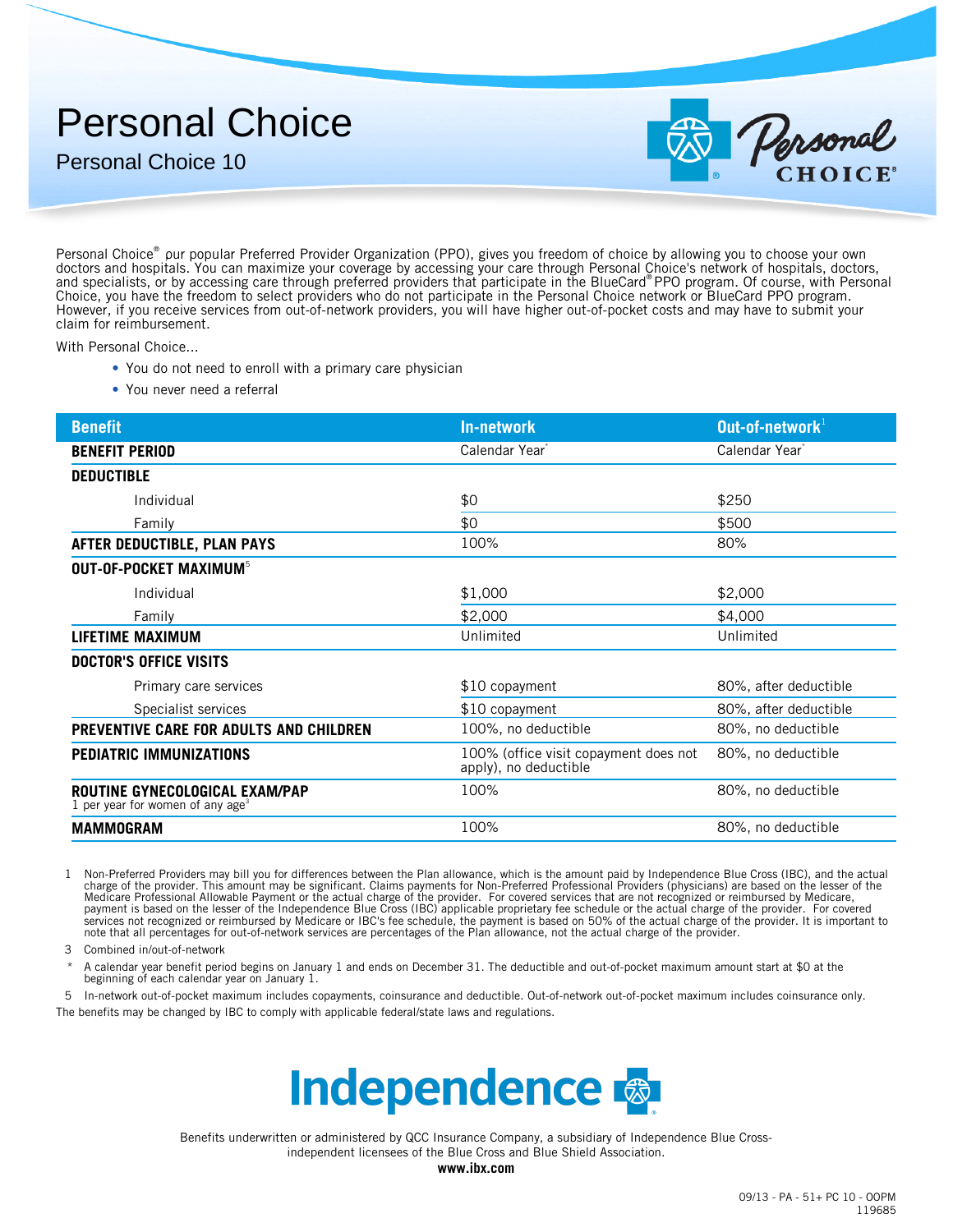| <b>Benefit</b>                                                                             | In-network                                       | Out-of-network $1$                                                 |  |
|--------------------------------------------------------------------------------------------|--------------------------------------------------|--------------------------------------------------------------------|--|
| NUTRITION COUNSELING FOR WEIGHT MANAGEMENT<br>6 visits per year <sup>3</sup>               | 100%                                             | 80%, after deductible                                              |  |
| <b>ALLERGY INJECTIONS</b><br>(Office visit copayment waived if no office visit is charged) | 100%, no deductible                              | 80%, after deductible                                              |  |
| <b>MATERNITY</b>                                                                           |                                                  |                                                                    |  |
| First OB visit                                                                             | \$10 copayment                                   | 80%, after deductible                                              |  |
| Hospital                                                                                   | 100%                                             | 80%, after deductible <sup>4</sup>                                 |  |
| <b>INPATIENT HOSPITAL SERVICES</b>                                                         |                                                  |                                                                    |  |
| Facility                                                                                   | 100%                                             | 80%, after deductible <sup>4</sup>                                 |  |
| Physician/Surgeon                                                                          | 100%                                             | 80%, after deductible                                              |  |
| <b>INPATIENT HOSPITAL DAYS</b>                                                             | Unlimited                                        | 70 <sup>4</sup>                                                    |  |
| <b>OUTPATIENT SURGERY</b>                                                                  |                                                  |                                                                    |  |
| Facility                                                                                   | 100%                                             | 80%, after deductible                                              |  |
| Physician/Surgeon                                                                          | 100%                                             | 80%, after deductible                                              |  |
| <b>EMERGENCY ROOM</b>                                                                      | \$25 copayment (copayment waived if<br>admitted) | \$25 copayment, no deductible<br>(copayment waived if<br>admitted) |  |
| <b>URGENT CARE CENTER</b>                                                                  | \$17 copayment                                   | 80%, after deductible                                              |  |
| <b>AMBULANCE</b>                                                                           |                                                  |                                                                    |  |
| Emergency                                                                                  | 100%, no deductible                              | 100%, no deductible                                                |  |
| Non-emergency                                                                              | 100%, no deductible                              | 80%, after deductible                                              |  |
| OUTPATIENT LABORATORY/PATHOLOGY                                                            | 100%                                             | 80%, after deductible                                              |  |
| <b>OUTPATIENT X-RAY/RADIOLOGY</b>                                                          | 100%                                             | 80%, after deductible                                              |  |
| <b>THERAPY SERVICES</b>                                                                    |                                                  |                                                                    |  |
| Physical, speech and occupational                                                          | \$15 copayment                                   | 80%, after deductible                                              |  |
| Cardiac rehabilitation<br>36 visits per year <sup>3</sup>                                  | \$15 copayment                                   | 80%, after deductible                                              |  |
| Pulmonary rehabilitation<br>12 visits per year <sup>3</sup>                                | \$15 copayment                                   | 80%, after deductible                                              |  |
| Orthoptic/pleoptic<br>8 sessions lifetime maximum <sup>3</sup>                             | \$15 copayment                                   | 80%, after deductible                                              |  |
| RESTORATIVE SERVICES, INCLUDING CHIROPRACTIC CARE                                          | \$15 copayment                                   | 80%, after deductible                                              |  |
| <b>CHEMO/RADIATION/DIALYSIS</b>                                                            | 100%                                             | 80%, after deductible                                              |  |
| <b>OUTPATIENT PRIVATE DUTY NURSING</b>                                                     | 100%                                             | 80%, after deductible                                              |  |
| <b>SKILLED NURSING FACILITY</b>                                                            | 100%                                             | 80%, after deductible                                              |  |
| <b>HOSPICE AND HOME HEALTH CARE</b>                                                        | 100%                                             | 80%, after deductible                                              |  |
| DURABLE MEDICAL EQUIPMENT AND PROSTHETICS                                                  | 100%                                             | 80%, after deductible                                              |  |
| <b>OUTPATIENT DIABETIC EDUCATION</b>                                                       | 100%                                             | Not covered                                                        |  |
| <b>MENTAL HEALTH CARE</b>                                                                  |                                                  |                                                                    |  |
| Outpatient                                                                                 | \$10 copayment                                   | 80%, after deductible                                              |  |
| Inpatient                                                                                  | 100%                                             | 80%, after deductible <sup>4</sup>                                 |  |

1 Non-Preferred Providers may bill you for differences between the Plan allowance, which is the amount paid by Independence Blue Cross (IBC), and the actual charge of the provider. This amount may be significant. Claims pa

3 Combined in/out-of-network

4 Inpatient hospital day limit combined for all out-of-network inpatient medical, maternity, mental health, serious mental illness and substance abuse services. The benefits may be changed by IBC to comply with applicable federal/state laws and regulations.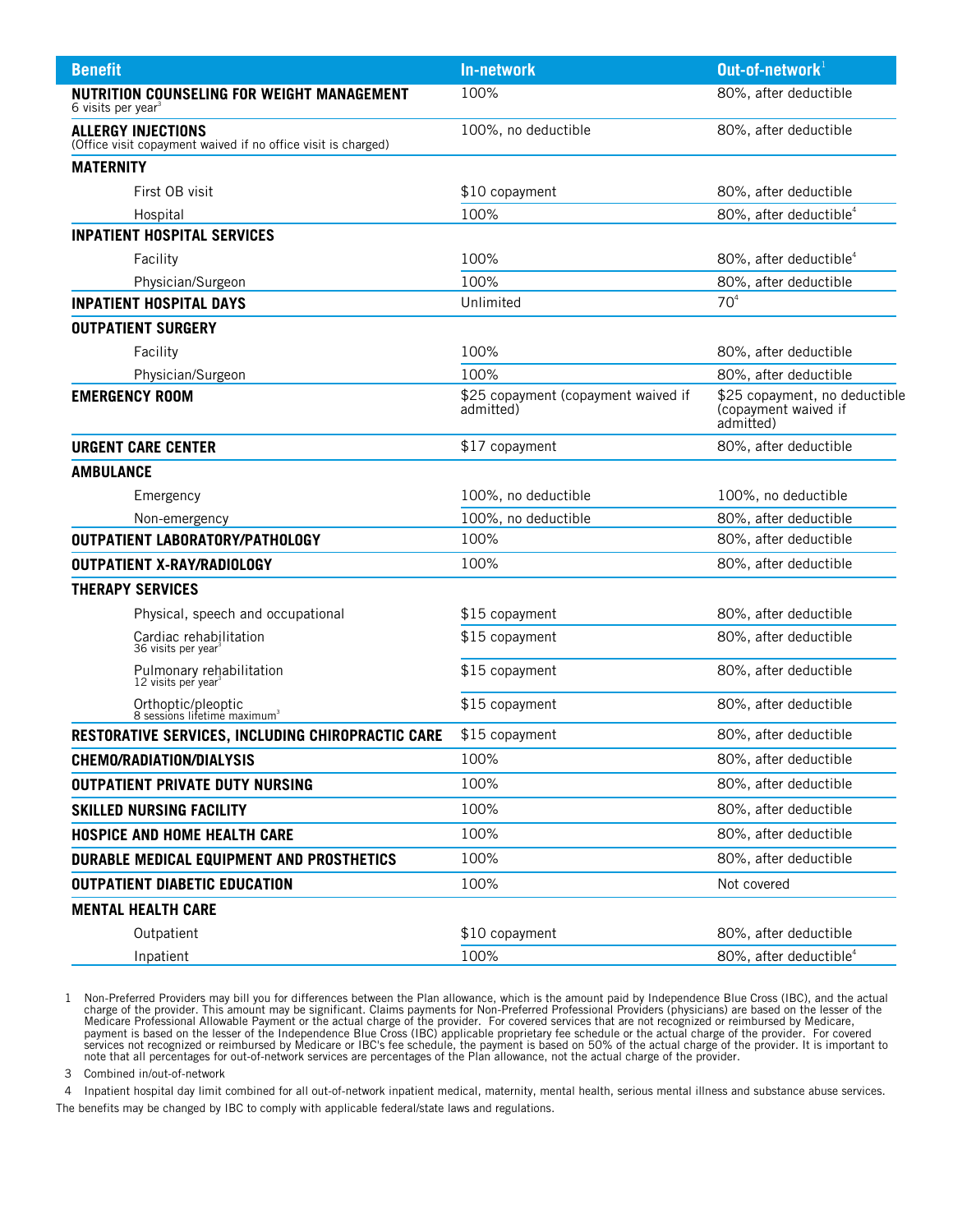| <b>Benefit</b>                     | In-network     | Out-of-network $1$                 |
|------------------------------------|----------------|------------------------------------|
| <b>SERIOUS MENTAL ILLNESS CARE</b> |                |                                    |
| Outpatient                         | \$10 copayment | 80%, after deductible              |
| Inpatient                          | 100%           | 80%, after deductible <sup>4</sup> |
| <b>SUBSTANCE ABUSE TREATMENT</b>   |                |                                    |
| Outpatient/Partial facility visits | \$10 copayment | 80%, after deductible              |
| Rehabilitation                     | 100%           | 80%, after deductible <sup>4</sup> |
| Detoxification                     | 100%           | 80%, after deductible <sup>4</sup> |

1 Non-Preferred Providers may bill you for differences between the Plan allowance, which is the amount paid by Independence Blue Cross (IBC), and the actual<br>charge of the provider. This amount may be significant. Claims pa note that all percentages for out-of-network services are percentages of the Plan allowance, not the actual charge of the provider.

4 Inpatient hospital day limit combined for all out-of-network inpatient medical, maternity, mental health, serious mental illness and substance abuse services. The benefits may be changed by IBC to comply with applicable federal/state laws and regulations.

## **What is not covered?**

- services not medically necessary
- services not billed and performed by a provider properly licensed and qualified to render the medically necessary treatment, service, or supply
- cosmetic services/supplies
- routine foot care
- supportive devices for the foot (orthotics), except for podiatric appliances for the prevention of complications associated with diabetes
- dental care, including dental implants, and nonsurgical treatment of temporomandibular joint syndrome (TMJ)
- vision care (except as specified in a group contract)
- military or occupational injuries or illness
- benefits payable by the government, Medicare, or through motor vehicle insurance
- assisted fertilization techniques such as, but not limited to, in-vitro fertilization, artificial insemination, GIFT, ZIFT
- charges in excess of benefit maximums or allowable charges as set forth in the group contract
- services or supplies that are experimental or investigative except routine costs associated with clinical trials
- inpatient private-duty nursing
- alternative therapies/complementary medicine
- hearing aids, hearing examinations/tests for the prescription/fitting of hearing aids, and cochlear electromagnetic hearing devices
- immunizations required for employment or travel
- self-injectable drugs

This summary represents only a partial listing of the benefits and exclusions of the Personal Choice program described in this summary. If your employer purchases another program, the benefits and exclusions may differ. Also, benefits and exclusions may be further defined by medical policy. This managed care plan may not cover all of your health care expenses. Read your benefits booklet for a complete listing of the terms, limitations, and exclusions of the program. If you need more information, please call 1-800-ASK-BLUE (1-800-275-2583).